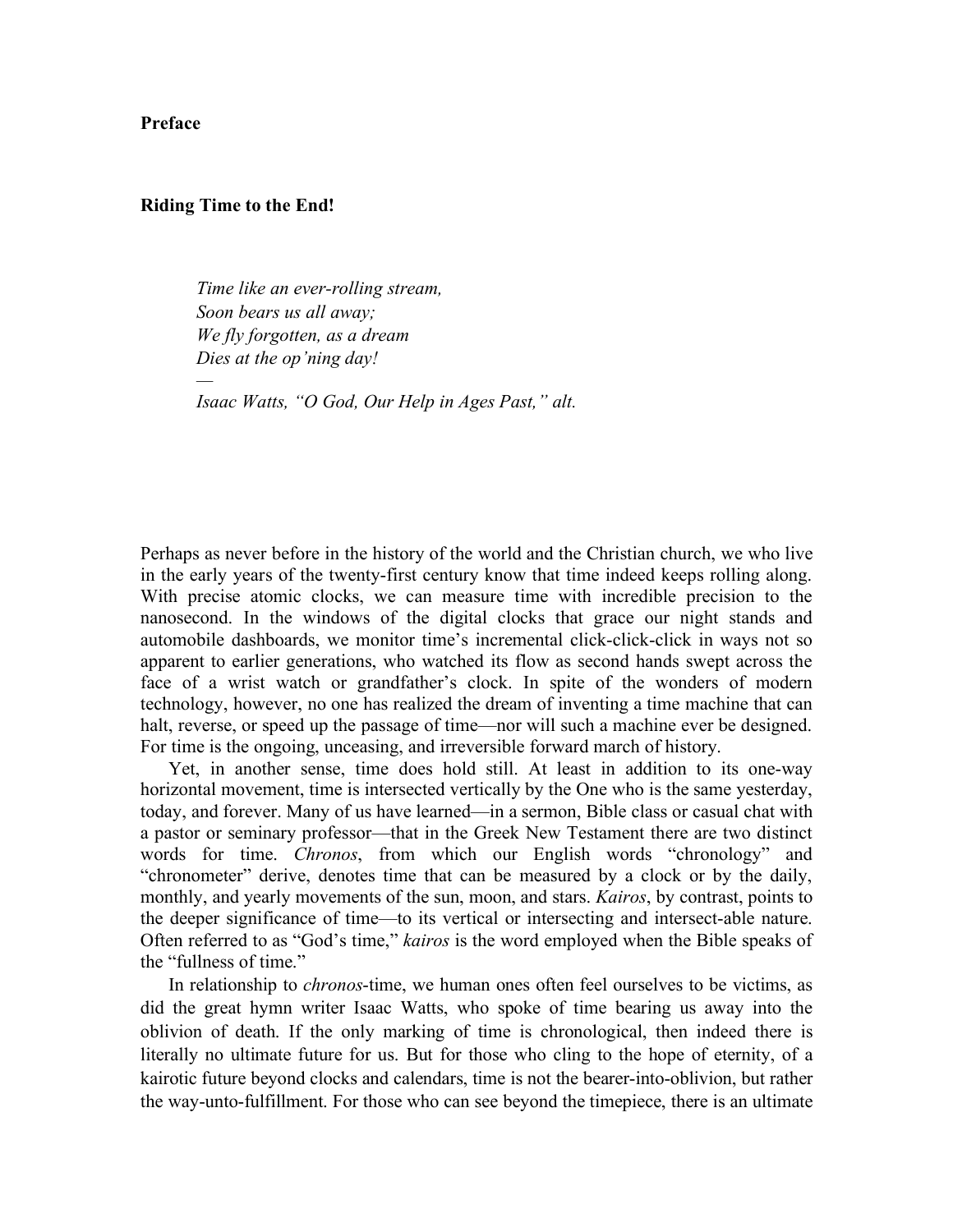sense of peace with God and with oneself. While such a peace is personal, it is not merely individual; it belongs to communities, congregations, and even institutions. Such a sense of time is gift and grace. Indeed, all time—both the momentary and the eternal—is a gift from God.

For those who so understand time in these profound and mysterious dual meanings, the future is seen from two vantage points—from behind and from beyond, as seasons yet to come and as a time wherein God has already staked a claim that cannot be reversed. How we live in the present is governed by the way we view the future—as the holder of fearful threats or as coming at us with adventurous opportunities. If seen as threat, then we face the future in fear and trembling, already victims of the perpetrators lurking in the darkness who are bent on doing us harm. But if we see the future as exciting adventure, as time already redeemed by God, then we can understand ourselves as actors called by God into God's great redemptive mission of saving (restoring shalom to) the entire cosmos.

Translating the grand themes of time's dual nature into daily life—and, more particularly and specifically, into churchly communal life—we are faced with tasks to be done, schedules to be established, resources to be garnered, activities to be planned and carried out, budgets to be balanced, schedules to be established, staff to be hired, inspired, and encouraged. In short, we are handed the work of administration! For some in the church, that very word is to be avoided as something tainted or unholy. When it must be done, administrative work is viewed as a necessary evil at worst, bothersome and unrewarding drudgery at best.

The basic premise of this book, the foundation on which we seek to build, is that church administration is a profoundly holy calling, that activities commonly called administration are part and parcel of most ministries, and that one whose work is primarily administrative is no less a faithful servant than those who mostly preach, teach, or counsel. Our English word administrator comes from two Latin roots, *ad* + *ministrare*, meaning literally "one who ministers to." Thus there is no fundamental distinction between administration and other tasks or manifestations of ministry. To ad-minister is to "add ministry" in any arena, whether ecclesiastical or more secular. It is time for the church to reclaim the holiness of vocations that involve a major measure of administrative work. According to this viewpoint, administration in many arenas—both churchly and "secular"—while burdensome on some days, might be joyful on most.<sup>1</sup>

Because time—a gift of God from creation onward—has been reclaimed in Jesus Christ through the power of the Holy Spirit, we who are borne away by its unrelenting forward march are at the same time bearers of its meaning and shapers of its form and functioning. In that sense, while time rides us as a hard taskmaster drives her steed, we also ride the time as we are entrusted with the reins by the One on whose fields and meadows all time-riders travel.

It is our bold claim that in the very daily demands of ad-ministering a church in one of its expressions—parish, judicatory, national office, agency, or institution—one called to leadership discovers *kairos* in the midst of *chronos,* eternity embedded within momentary duties, the divine hidden amid the mundane. And if such leaders rise to and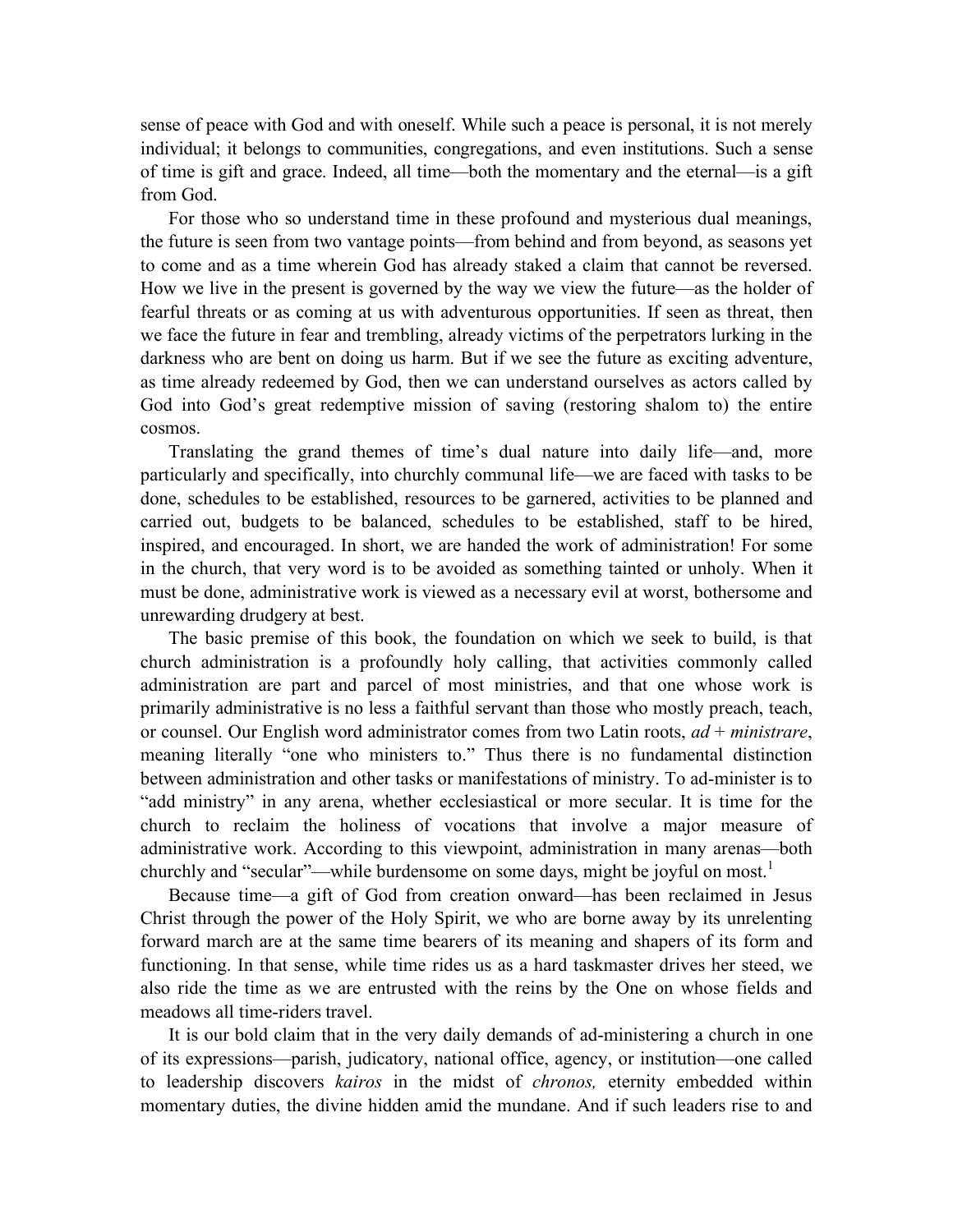embrace their administrative callings, they will on occasion capture a feeling or catch a glimmer of the reality of being both borne and bearers, those driven and those called and compelled by God also to sit in the driver's seat for a season.

"Riding time to the end" is an audacious heading for a preface! It could be misunderstood as utter arrogance to presume that we ride and give any direction to *chronos*, let alone serve as agents of the working out of God's good *kairos* in history. But by so entitling this preface to a book about administrative callings in ecclesiastical settings, we express our belief that the work of setting tables where faith communities feast on holy food, and serving as stage managers for theaters in which the divine drama of salvation is worked out amid the daily lives of ordinary folks, is indeed work unto *kairos*-eternity. But it is work that must be done in *chronos*-time. It is temporal, passing away, yet its temporality does not lessen the importance of doing it well. It is always unfinished, so we indeed keep riding time until the end. In *On Religion*, John D. Caputo writes:

If the religious sense of life is sometimes thought of in terms of eternity, under the influence of Plato, my advice is to rethink it in terms of time, as a temporary way to be, a way to ride the waves of time, trying to catch its swells while trying not to end up like a drowned rat.<sup>2</sup>

In this book we attempt to cover many of the key topics of interest to those serving in or preparing for administrative leadership. While some areas and examples will be most applicable in parish administration, our hope is that colleagues currently engaged in or aspiring to leadership in church-related agencies and institutions will find valuable insights and guidance for their work as well. We hope the volume will be a helpful textbook for students and their professors in classroom contexts and equally a valuable teaching tool and reference resource for busy administrative practitioners. Beyond sharing good managerial principles and insights from the broad field of administrative practice, our intent is to weave throughout the chapters biblical themes and examples from the history of God's people. In other words, we intend in this book to incorporate a *theology of administration*.

No single volume can address adequately all aspects of the complex and multifaceted areas treated in the chapters that follow. In many areas, references cited will provide additional resources that further elaborate on key themes and topics. While somewhat arbitrary, the ordering of chapters is intended to offer the reader a brief historical overview of ecclesiastical administration; then provide a framework for pondering governance, board work and board-staff relations, planning, budgeting, fundraising, and general oversight, including personnel matters. Ensuing chapters offer background information and practical suggestions with regard to exercising effective leadership through good communication, dynamic teamwork, and ever-expanding networks. Two topics that would not even have occurred to most authors of church administration materials in previous generations—conflict and legal matters—round out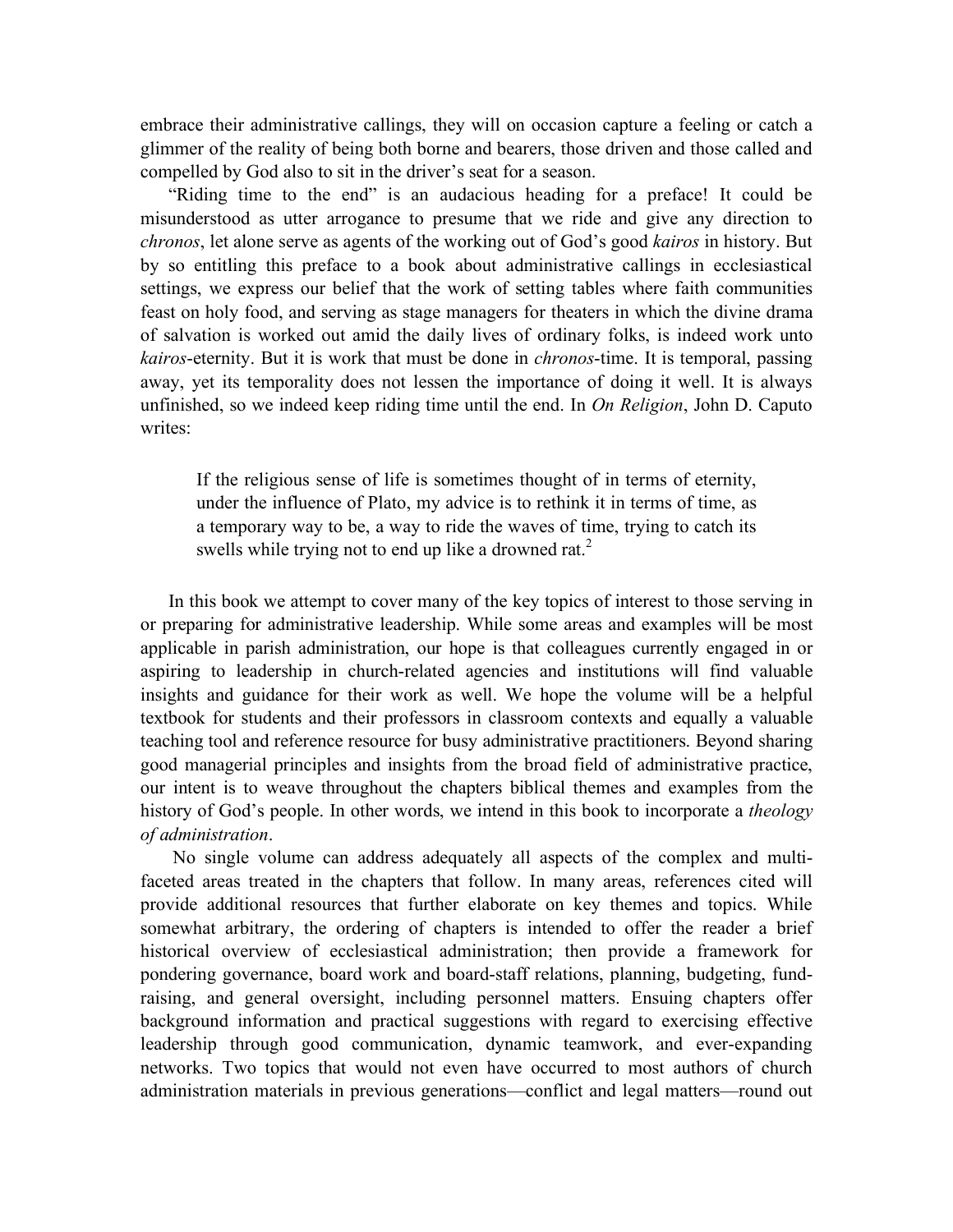the book, followed by some personal reflections on how a faithful and effective stewardleader might embrace church administration not just as the necessary work but also as my holy calling.

The two of us together have been blessed with opportunities to engage in more than seven decades of ecclesiastical administrative work—as parish pastors, judicatory and national church executives, and consultants to a host of church leaders and organizations in areas of strategic planning, fiscal management, creative use of conflict, and other topics as well. Our callings have included personnel supervision and support for hundreds of coworkers engaged in complex communal workplaces. Our teachers have been legion, including students involved in courses on church administration at Gettysburg and Philadelphia Lutheran Seminaries. Particularly noteworthy are students of the 2006 Gettysburg Seminary course 3.521 (Church Administration, Leadership and Polity) who "field-tested" most of the chapters. Likewise meriting special acknowledgment are several persons—all outstanding administrators in their own right—who kindly read all or portions of manuscript drafts and offered their helpful feedback and suggestions: Shirley Bacher, Emried Cole, Pamela Cooper-White, Phillip Harris, Lita Brusick Johnson, Jennifer Peters McCurry, Eric Shafer, John Spangler, and Marty Stevens.

Acknowledged with gratitude is permission from the New Pig Corporation of Tipton, Pennsylvania, to describe the RealResults® approach to planning included in Chapter 4. Cited frequently are websites of several church bodies, chief among them the Evangelical Lutheran Church in America (http://www.elca.org), and we thank all involved in the design and posting of their vast array of helpful resources.

We hope readers will find helpful the many workbook forms we have created, adapted, and imported into the appendices. They can structure and facilitate your work. We have also created a companion website for the book, at www.churchadm .com, where we have lodged more forms and checklists, study materials, and an interactive feature for mutual conversation and consultation about these topics. Please visit!

We are grateful for the assistance from the editorial staff at Fortress Press, particularly Scott Tunseth, Michael West, and Jessica Puckett, and we are indebted to Augsburg Fortress CEO, Beth Lewis, who urged us to write the book. Hearing of our project, many colleagues, particularly at the Lutheran Theological Seminary at Gettysburg, have encouraged us to persist. We are also indebted to Nancy Vaughn, who typed multiple versions of manuscripts for some of the chapters. Finally, each of the coauthors acknowledges the other as a respected colleague, lively conversant, and fast friend.

In offering this treatment of church administration, the authors acknowledge the limitations of our own social location. Privileged by race and gender within a predominantly middle class and diversity-challenged North American denominational system, we have nevertheless had the opportunity to work in partnership with richly diverse and gifted colleagues whose values, perspectives, and styles of working have challenged and changed us. Our attempts to be broadly inclusive in sharing insights about administrative leadership notwithstanding, all readers will need to engage in a measure of translation, seeking to adapt, apply (or sometimes perhaps even